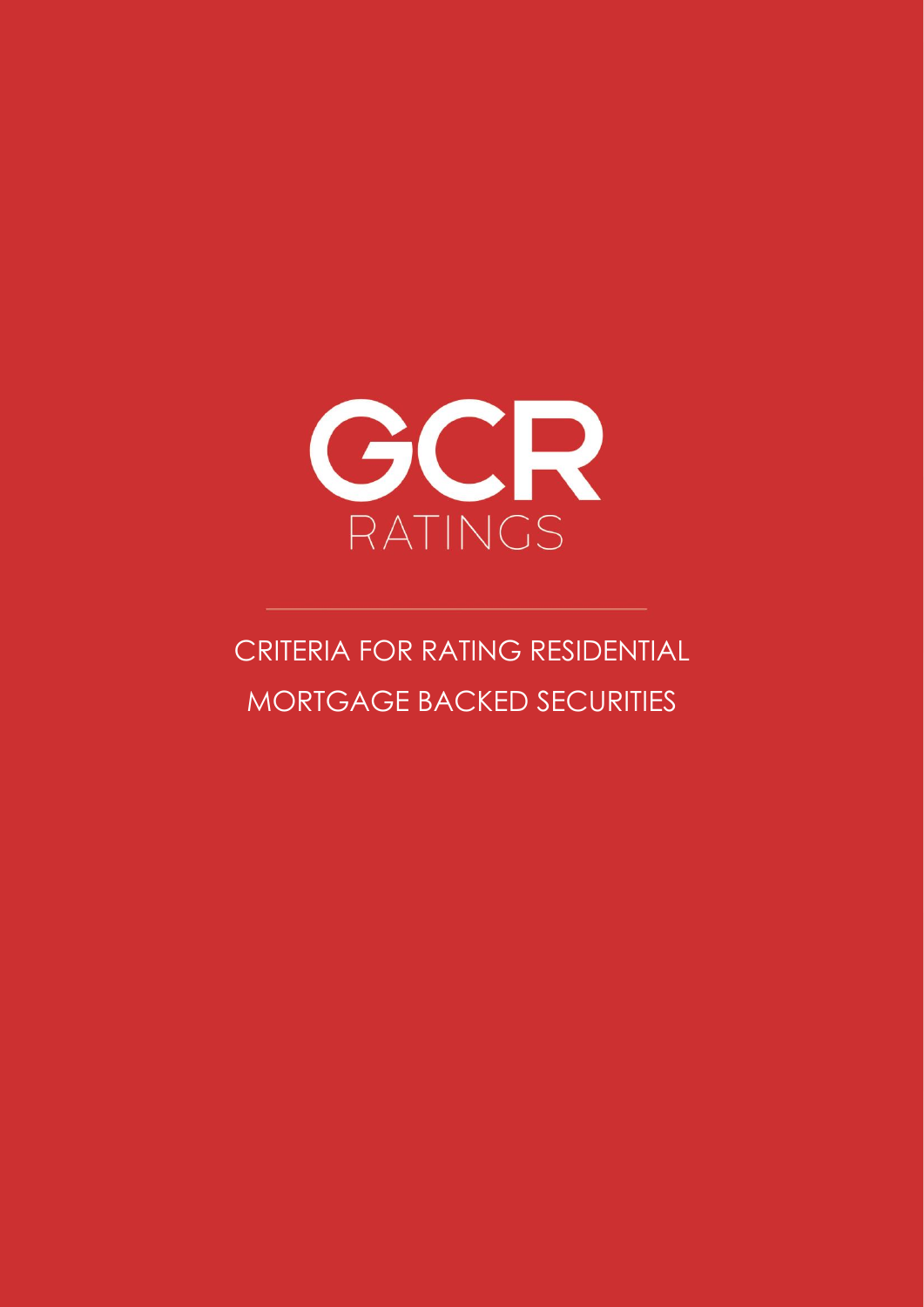# Table of Contents

| <b>Scope of the Criteria</b>                         | 3              |
|------------------------------------------------------|----------------|
| <b>Summary of the Criteria Changes</b>               |                |
| Introduction                                         |                |
|                                                      |                |
| <b>Rating Approach</b>                               |                |
| <b>Qualitative Analysis</b>                          |                |
|                                                      |                |
|                                                      |                |
|                                                      |                |
|                                                      |                |
|                                                      |                |
| <b>Quantitative Analysis</b>                         |                |
|                                                      |                |
| Default Frequency                                    | 7              |
| Loss Severity                                        | $\overline{7}$ |
|                                                      |                |
| <b>Amortisation Profile</b>                          | 8              |
| <b>Revolving Period</b>                              | 9              |
| Delinquency                                          | 9              |
| Reserve Funds                                        | 9              |
| Liquidity Facility                                   | 9              |
| <b>Performance Monitoring</b>                        |                |
| <b>Appendix A - Data Requirements</b>                | 11             |
| Appendix B - Originator/Servicer Review Agenda       | 11             |
| Appendix C - Assumptions for South African RMBS      | 12             |
| South African 'Base case' Loan Assumptions           | 12             |
| Appendix C - Determining Credit Enhancement for RMBS | 14             |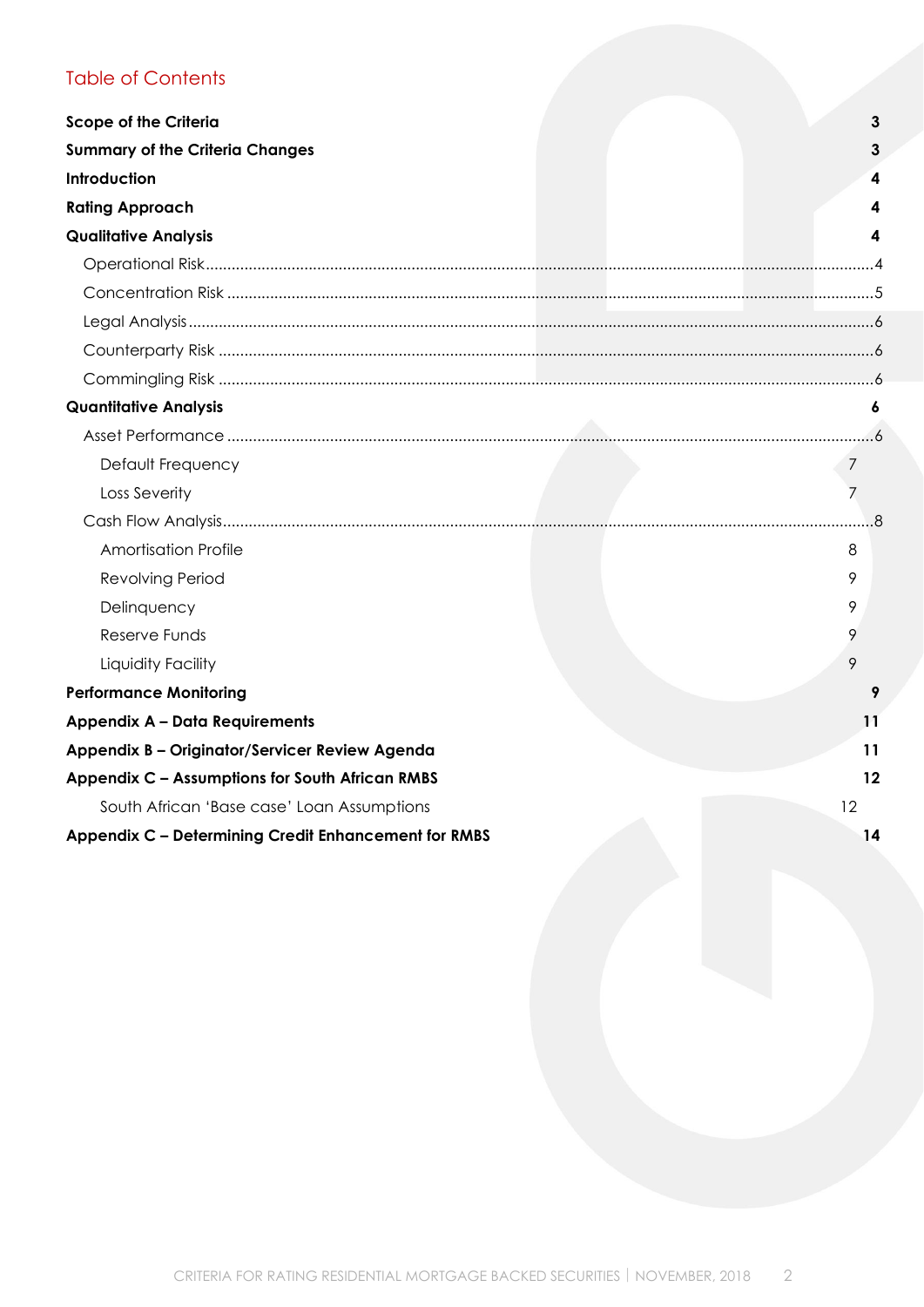# <span id="page-2-0"></span>Scope of the Criteria

- 1. This criteria titled "Criteria for Rating Residential Mortgage Backed Securities" ("RMBS Criteria") will be used to rate each residential mortgage backed securities ("RMBS") transaction and will be accompanied by a transaction specific report that will disclose any additional observations or modifications to the Criteria. The Criteria should be read in conjunction with GCR Ratings' ("GCR") "Criteria for Rating Structured Finance Transactions", updated and published in September 2018.
- 2. The methodology and assumptions detailed in this report will be further developed and enhanced as GCR rates a greater number of RMBS transactions.
- 3. This Criteria applies globally, although each individual jurisdiction and each specific transaction may give rise to additional observations and/or deviations, which will be disclosed in the transaction-specific reports.

# <span id="page-2-1"></span>Summary of the Criteria Changes

4. This Criteria is an update to the version published in May 20171. There are no significant amendments to the Criteria. The update of this Criteria will not have an impact on any existing transactions that have been rated under it. Going forward, all new transactions will be rated using this Criteria.

<sup>&</sup>lt;sup>1</sup> This version of the criteria, published in September 2019, has been updated for formatting, naming conventions and alignment with GCR's updated Rating Symbols, Scales and Definitions only. This criteria is applicable to all previous publications referring to "Global Residential Mortgage Backed Securities (RMBS) Rating Criteria, November 2018".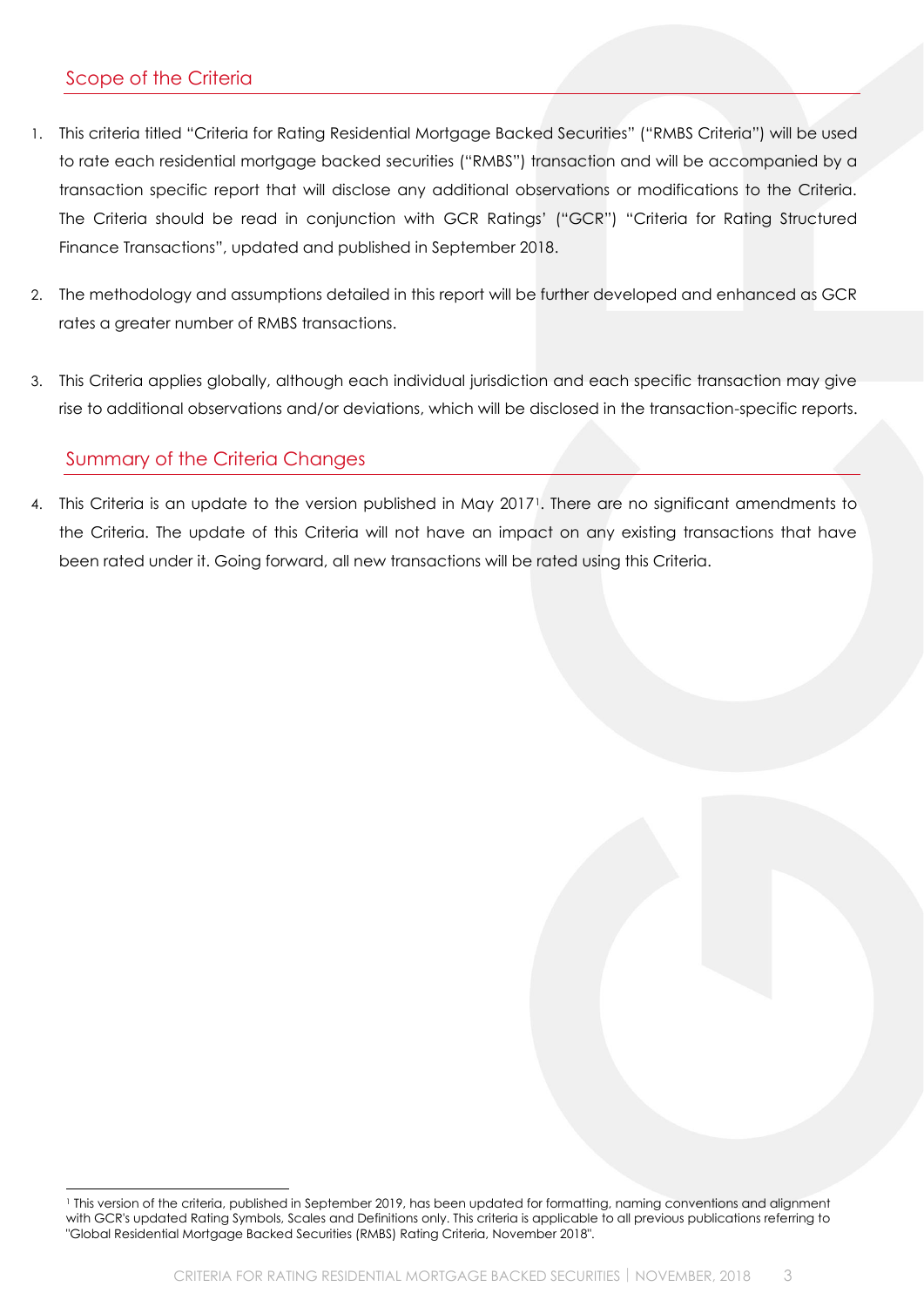## <span id="page-3-0"></span>**Introduction**

- 5. GCR's Criteria for Rating Residential Mortgage Backed Securities (RMBS) (the "Criteria") aims to summarise how GCR assesses credit risks within RMBS transactions globally (excluding the USA). The approach looks to analyse the risk of the underlying collateral on a loan by loan basis, the transaction structure, operational risk and counterparty risk, amongst others.
- 6. As transactions can vary significantly and each transaction is unique, in certain cases our analysis may diverge from stated assumptions. For example, assumptions may vary between countries and between product types i.e. for affordable housing loans etc. If the criteria assumptions are amended or supplemented these will be disclosed in individual transaction reports. Whilst country specific assumptions for South Africa are included within this report, individual country assumptions will be published as necessary.

## <span id="page-3-1"></span>Rating Approach

- 7. GCR's rating approach is both quantitative and qualitative with final ratings accorded by a rating panel. GCR will initiate its rating approach with a review of the underlying residential mortgage portfolio, as well as the mortgage performance history of the lender. There will be a key focus on understanding the originator's underwriting processes and procedures, as well as the servicer's ability to manage the portfolio. As such, the originator and servicer review will form a crucial part of the rating analysis.
- 8. GCR will also perform an analysis of the historical performance of the lender's loan book, as well as a loanby-loan analysis of the portfolio. A cash flow analysis will be carried out to determine the ability of the structure and assets to sustain various rating scenarios.
- 9. A review of the transaction documentation and legal opinions will also be performed to ensure they reflect the structure presented to GCR.

## <span id="page-3-2"></span>Qualitative Analysis

## <span id="page-3-3"></span>Operational Risk

- 10. A key factor of the rating analysis is the ability of the originator and servicer to perform their functions under the transaction documentation. As part of the rating analysis, GCR will carry out both an originator and servicer or administrator review for each transaction. The review provides a qualitative input to the rating panel, as well as assisting in determining foreclosure and recovery expectations.
- 11. The originator and servicer review will consist of an on-site visit and file review. The originator review focuses on the processes and procedures adopted by the originator and servicer or administrator in respect of underwriting and originating loans, as well as monitoring and servicing the existing loan portfolio. The review is crucial in understanding the quality of the underwriting process and the subsequent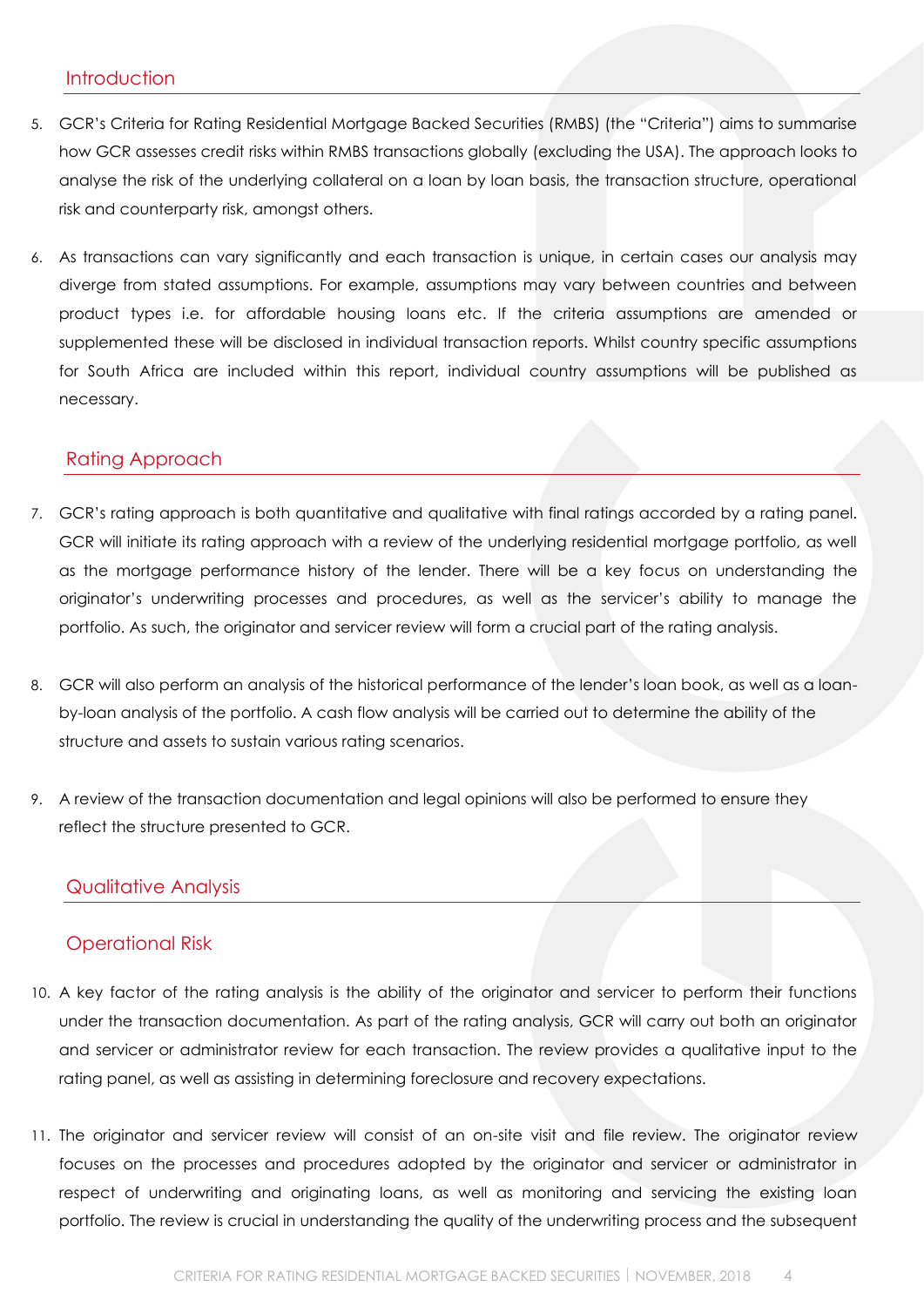servicing of the portfolio. Once a transaction has been closed, a review will be carried out at least annually, or as performance events may dictate.

- 12. It is typical for RMBS servicers to have a Servicer Quality ("SQ") rating. If a SQ rating exists this will be used as an input to the analysis. Where no SQ rating exists, a servicer or administrator review will also be performed to assess key competencies in servicing the existing loan portfolio. The focus will be on staffing, technology, administration processes, as well as arrears and defaulted loans management.
- 13. As is usual in RMBS transactions, the originator and servicer may be the same entity. In structured finance transactions, a key consideration in the analysis is the continuity of servicing over the life of the transaction. As such, specific back-up servicer arrangements or replacement triggers are expected to be implemented within the transaction to reduce any potential disruptions in cash flows due to any issues that may arise with the servicer. A review of the back-up servicer may also be carried out.
- 14. If processes and procedures differ in quality from those assumed for a 'base case' lender, then qualitative adjustments may be made within the analysis for any shortfall or weaknesses within the originator or servicer's process or policies. In the case of extreme weakness, GCR may decline to rate a transaction.
- 15. For existing transactions, an originator / servicer review is expected to be carried out on an annual basis to assess changes to policies and procedures. In addition to the review, an independent audit opinion on the underlying collateral / portfolio is required for each transaction, except in cases where the collateral is fully insured by an external insurance counterparty. GCR may request an additional audit opinion where it is felt the auditor has a conflict of interest or is not a highly recognised audit firm. In instances where an audit opinion is not provided, GCR will do a file review on a random selection of files relating to the underlying collateral.
- 16. GCR expects an auditor to review a sample of the portfolio in respect of relevant items, for example whether or not all relevant documents are in a loan file.
- 17. As part of the legal review, GCR will also request a letter of confirmation from the issuer that the pool of assets forming security to the transaction has not been dual-ceded to another party.

## <span id="page-4-0"></span>Concentration Risk

18. GCR expects a RMBS portfolio to be granular. A portfolio should be protected from performance volatility as the portfolio size declines. GCR will determine in its analysis if the level of concentration within the portfolio is sufficiently granular to insulate the transaction from tail end risk.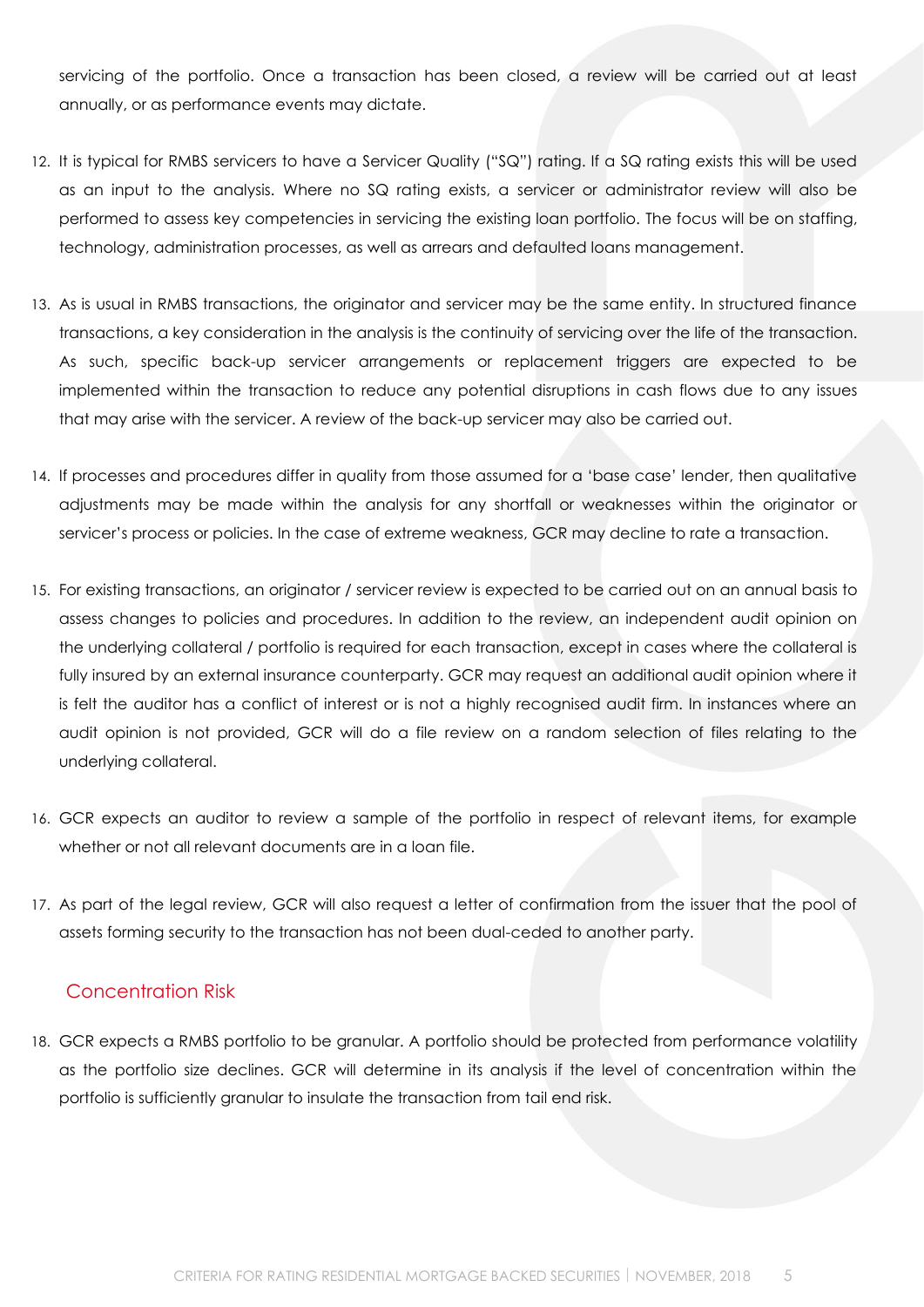# <span id="page-5-0"></span>Legal Analysis

- 19. GCR expects to receive full transaction legal documentation, as well as legal opinions, as discussed in its Criteria for Rating Structured Finance Transactions, updated September 2018. Typically, GCR will request a review of legal opinions from external counsel.
- 20. For an RMBS transaction, a bankruptcy-remote Special Purpose Vehicle ('SPV') is expected to be established with a true sale of the assets to the SPV. The SPV is expected to be the legal owner of the assets and as such be entitled to the proceeds arising from the assets, even in the event that the seller becomes insolvent.

## <span id="page-5-1"></span>Counterparty Risk

21. GCR will review counterparty risk within the transaction. In order to support a rating higher than that of the originator, GCR expects transaction counterparties to meet the counterparty guidelines summarised in its Criteria for Rating Structured Finance Transactions, - updated September 2018. GCR expects that at closing the transaction documentation incorporates its counterparty guidelines. The underlying analytical assumption of the guidelines listed in the criteria is that a jump-to-default of the relevant counterparty within the specified remedial period is sufficiently remote to support the associated maximum achievable securities ratings.

# <span id="page-5-2"></span>Commingling Risk

22. Commingling risk should be mitigated and covered in the provided legal opinion. For an RMBS transaction, funds should be paid directly into the issuer's bank account or paid in the account of the seller / originator and then transferred to the transaction account within a predefined time frame (see Criteria for Rating Structured Finance Transactions for more details). Where commingling risk exists, this should be appropriately mitigated or covered by reserves.

# <span id="page-5-3"></span>Quantitative Analysis

## <span id="page-5-4"></span>Asset Performance

- 23. The key parameters in determining the performance of a RMBS portfolio are default frequency ("DF") and loss severity ("LS"). Default frequency is typically driven by adverse loan and / or borrower characteristics as well as original loan to value ("OLTV") ratios and the borrowers' willingness to pay. Loss severity is typically driven by timing of recoveries, foreclosure costs and house price stress.
- 24. For each country / jurisdiction, a 'base case' loan will be defined based upon a review of the borrower, product type and loan characteristics. The 'base case' loan will typically be deemed to reflect a 'B(sf)' rating scenario.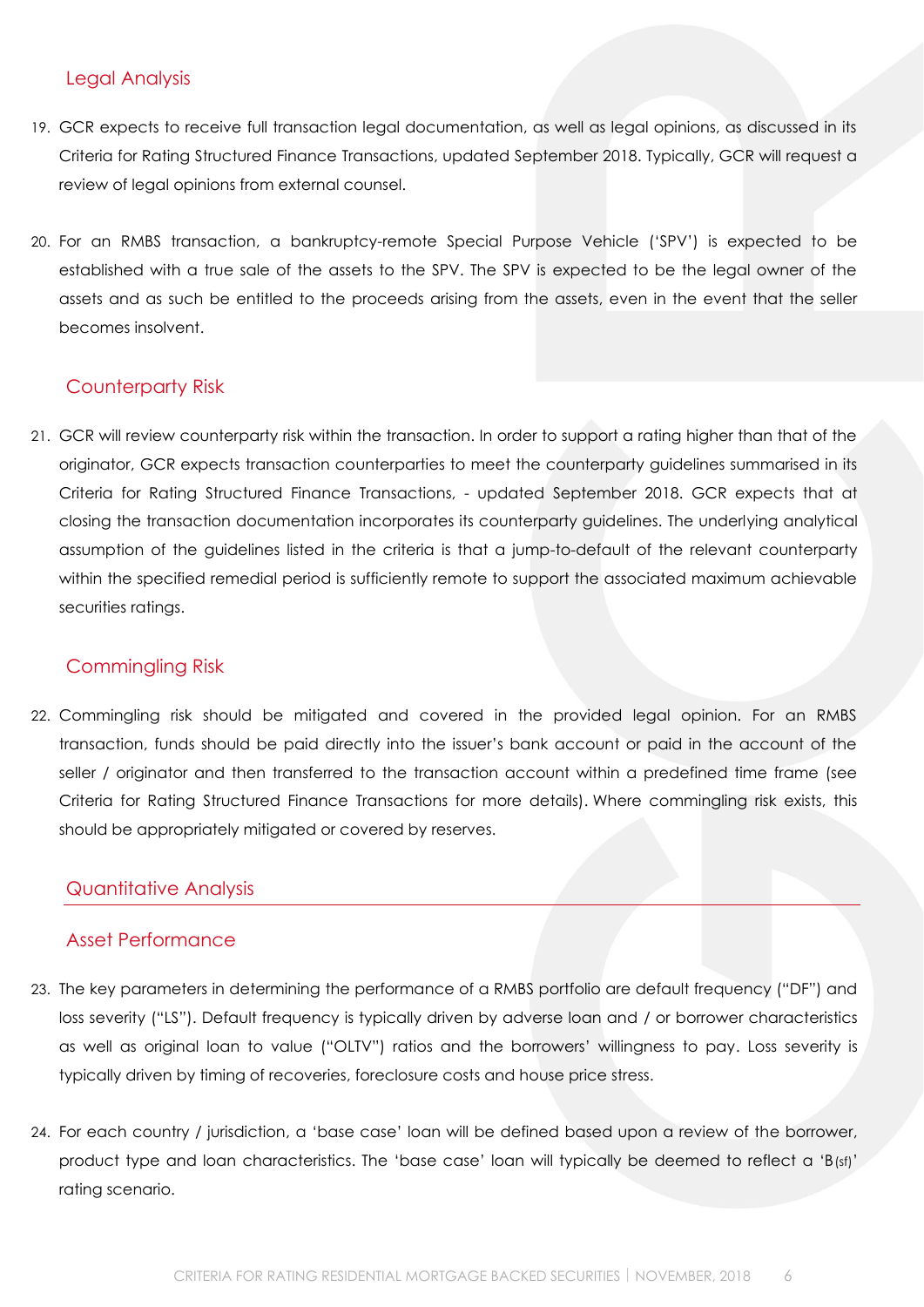- 25. GCR will calculate an estimated expected loss for the portfolio based upon a loan-by-loan analysis. The expected loss will be calculated by considering the default frequency and the loss severity for each loan.
- 26. The expected loss for each loan is considered at each specific rating level and subsequently stressed for higher rating levels. A qualitative analysis of the lender and the loan characteristics will also be considered in the analysis, as well as a review of the historical performance of the loan portfolio.

## <span id="page-6-0"></span>**Default Frequency**

- 27. The main driver of the default frequency or frequency of foreclosure is considered by GCR to be driven by OLTV. In the analysis GCR will use the OLTV based on the original property value as well as debt to income ("DTI") ratio. Borrowers with a high ability to pay are expected to reflect a low OLTV and are expected to have a lower default profile. Therefore, OLTV is considered an appropriate driver for default as ability to pay and willingness to pay are also considered as key drivers of default.
- 28. GCR will apply a default frequency matrix for each jurisdiction after taking into consideration the OLTV. Stress adjustments are then applied to the default frequency matrix to derive the base case default frequency for each rating level. Each base case is adjusted on a loan by loan basis. Various upward adjustments may be applied to each base case given the qualitative factors presented. These will be detailed in each transaction report and are attached as an overview in *Appendix C* and *D*.

## <span id="page-6-1"></span>**Loss Severity**

29. Once a loan is in severe arrears or default, the lender is expected to commence foreclosure and repossess the property in order to recover funds on it. Loss severity is calculated by taking the current loan balance plus carrying costs and deducting the distressed property value after foreclosure costs. The distressed property value is calculated by deducting an amount derived from market value decline assumptions from the original property value. A key factor in determining the loss severity is the value of the property. The value of the property is evaluated and a market value decline assumption applied for each rating category.

#### **Property Values and Market Value Decline**

- 30. The property value at the most recent valuation date as provided by the lender is considered. Where a property has increased in value from its original valuation, 75% of the valuation increase is considered. Where a property has declined in value 100% of the decline is considered. Loss severity is dependent upon house price evolution. Market Value Decline ("MVD") reflects the decline in property value due to adverse economic conditions. MVD may vary from region to region within a specific country, and as such will be determined specifically for each country.
- 31. MVD is driven by house price stress. House price stress reflects GCR's opinion on an average stressed house price in a specific region, as well as the quality of the property after considering how well the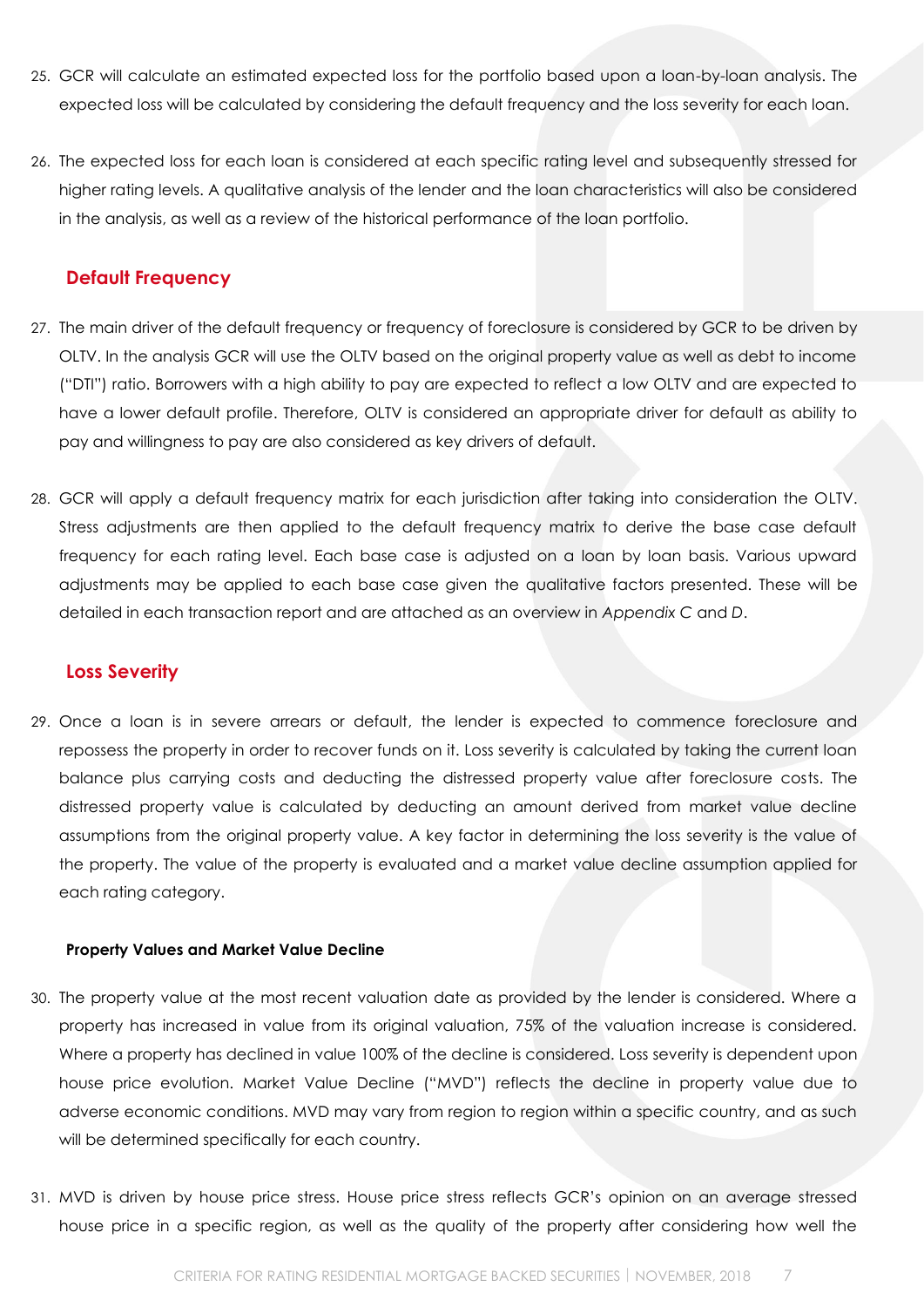property has been maintained, and the type of property being sold in a falling market. GCR will take a view on factors influencing the housing market in each region and the stresses will feed into the assumptions for each rating category. A further stress may be taken into consideration where the housing market is relatively illiquid.

#### **Foreclosure Costs**

- 32. Timing of foreclosure is considered based on historical information available in each jurisdiction and the length of the enforcement process in each market.
- 33. Foreclosure costs are the costs estimated for auction or private sale of properties within each jurisdiction. The foreclosure costs are subtracted from the distressed property value. The cost of carry is calculated by applying the contractual interest rate of the loan over the foreclosure period on the outstanding loan balance.

## <span id="page-7-0"></span>Cash Flow Analysis

- 34. As discussed above, the base case assumptions are determined by a rating panel and subsequently stressed for the relevant rating scenarios. Typically, a base case will correspond to a 'B<sub>(sf)</sub>' rating. For higher rating categories, more severe stresses are applied to the base case. A forward-looking approach is assumed.
- 35. The cash flow model is run to test if the transaction can withstand stress in various rating scenarios. Multiple stress scenarios may be run to determine if principal and interest can be paid under the terms of the transaction. The Weighted Average Default Frequency ("WADF") and Weighted Average Recovery Rate ("WARR") are used as inputs in the cash flow model after making stress adjustments for each jurisdiction. The cash flow model is used to determine the appropriateness of the available credit enhancement and excess spread providing credit support to the transaction. The cash flow model aims to mirror the transaction as practically as possible and will therefore consider, among others, the timing of defaults and receipt of recoveries, the foreclosure frequency, prepayments, interest rates and hedging, transaction structure as well as servicing fees. A front loaded, back loaded and even loaded default timing vector will be run in most cases.
- 36. A swap may hedge the interest rate risk in a transaction. In this case GCR adds the swap mechanics to the cash flow model. The amount of the swap notional should be sufficient to cover the performing asset balance of the transaction.
- 37. Other transaction features that are incorporated into the cash flow analysis include:

#### <span id="page-7-1"></span>**Amortisation Profile**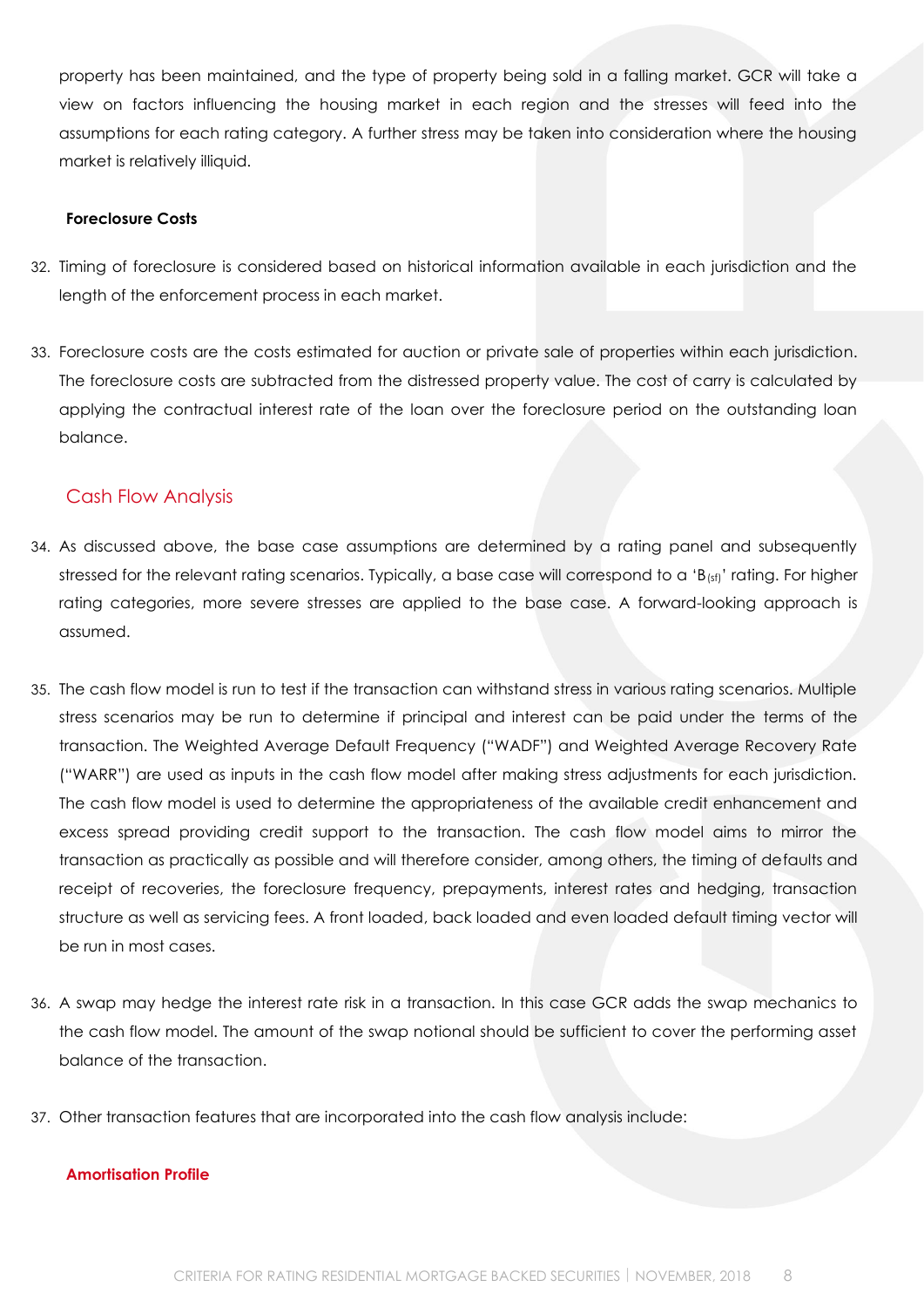38. The amortisation profile will be assessed in the analysis. Interest rates are a key factor in determining the amortisation of the portfolio. Different amortisation types exist, such as constant principal, floating maturity loans, flexible maturity loans, interest only and bullet amortisation. The type of amortisation is factored into the cash flow model. The legal maturity of the Notes should fall after the longest loan maturity plus the maximum recovery time in respect of the portfolio.

#### <span id="page-8-0"></span>**Revolving Period**

39. Many transactions encompass a revolving period during which principal collections are not used to repay notes but are utilised to fund the purchase of new loans. GCR expects transaction triggers to be implemented to stop the revolving period upon performance deterioration of the portfolio. Triggers may often be included with other mechanisms to prevent the further purchase of new loans upon transaction deterioration.

#### <span id="page-8-1"></span>**Delinquency**

40. A proportion of the delinquent loan balance is expected to default, whilst the remaining proportion is expected to become performing again. Therefore, delinquency assumptions will be stressed in addition to default assumptions. Many delinquent loans are expected to be restructured and thus, become performing again. This will depend on the borrowers' characteristics, as well as the lender's policies.

#### <span id="page-8-2"></span>**Reserve Funds**

41. Most transactions include a reserve fund. The reserve fund in some transactions may only be built-up upon certain triggers being hit. In these cases, GCR will analyse the transaction upon a trigger being hit as well as no reserve fund having been built up. Many transactions also permit the amortisation of the reserve fund in line with the amortisation of the notes. In this scenario triggers are very important. Scenarios will be analysed where triggers may or may not be hit and the reserve fund may or may not have been amortised.

#### <span id="page-8-3"></span>**Liquidity Facility**

42. In some scenarios, dependent upon the priority of payments, the liquidity facility may serve to provide additional credit enhancement to the notes as well as provide for short term liquidity constraints. GCR will factor these scenarios into its analysis. Liquidity facilities in some cases may also amortise in line with the notes and again this will be considered in the analysis.

## <span id="page-8-4"></span>Performance Monitoring

43. GCR should receive transaction reports on a monthly or quarterly basis. Periodically GCR will expect to receive updated loan by loan information. For a RMBS transaction cash flow modelling may not be continuously repeated over the life of the transaction if cash flows and performance of the transaction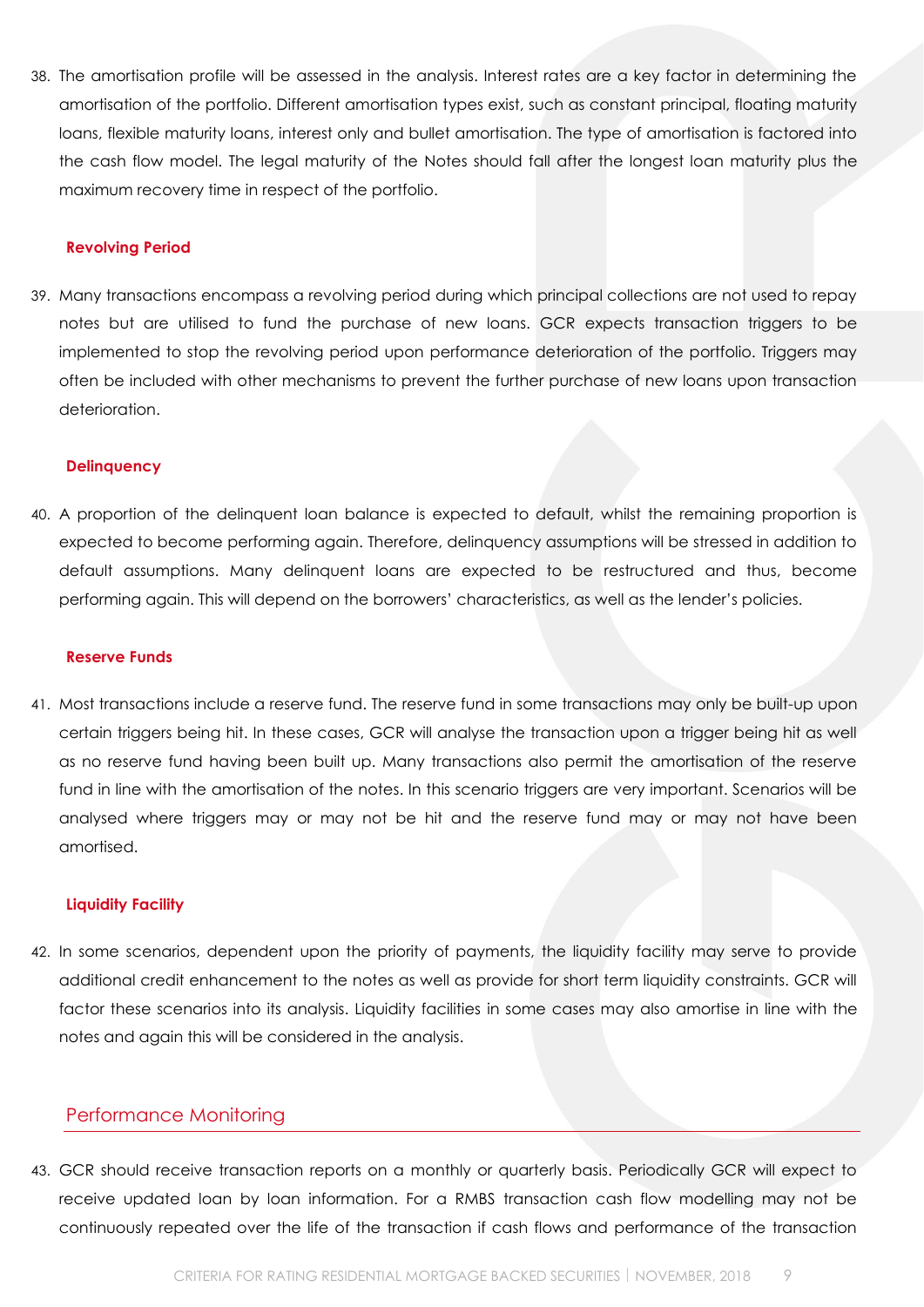remain in line with expectations. All transactions will be reviewed on an annual basis at a minimum or as events may warrant. Declining performance of the transaction and changes in trends within the property or mortgage market may result in reviews being undertaken more frequently.

44. GCR will aim to meet with the originator / servicer at least annually to discuss any updates to the origination / servicing processes and procedures.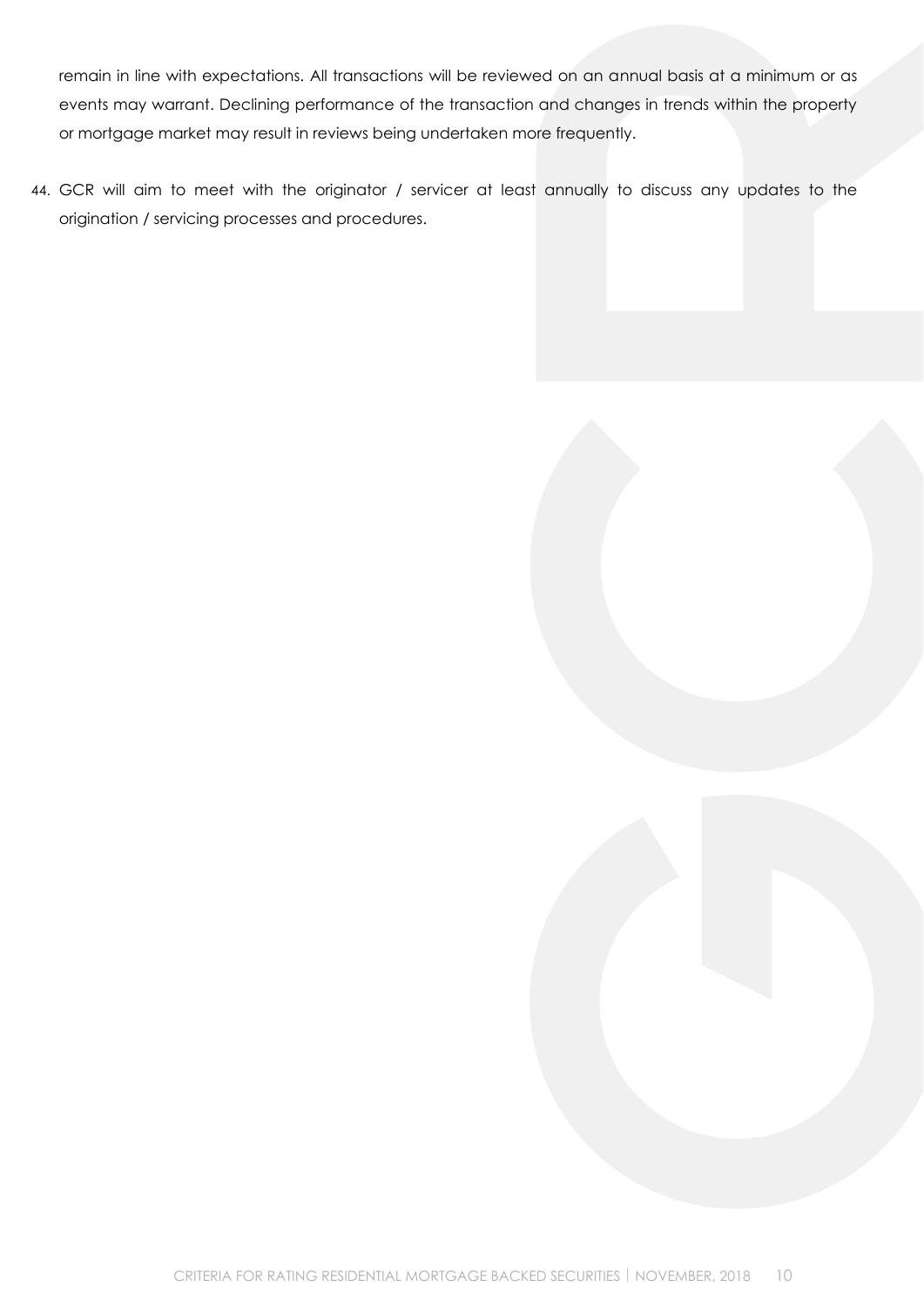# <span id="page-10-0"></span>Appendix A – Data Requirements

- 45. GCR expects to receive sufficient data to analyse the underlying portfolio. A spreadsheet template may be provided for completion.
- 46. GCR expects to receive:
	- a. Loan by loan information on the underlying collateral, including recovery information.
	- b. Performance data detailing the cumulative proportion of loans in arrears by greater than 90 days for each annual vintage since 2005.

## <span id="page-10-1"></span>Appendix B – Originator/Servicer Review Agenda

- 47. As discussed in the report, GCR will carry out an on-site review for each originator / servicer, and where warranted, back-up servicer. The review will include discussion on the following, amongst others:
	- a. Company operating structure and history
	- b. Underwriting policies
	- c. Management/Staffing
	- d. Origination
	- e. Underwriting and appraisals
	- f. Broker sources
	- g. Servicing and collections
	- h. Repossession
	- i. Data extraction capabilities
	- j. Systems
	- k. Disaster recovery plan
	- l. Mortgage regulation
	- m. Customer service
	- n. Quality control
	- o. Marketing
	- p. Audit
	- q. Audited Financial Statements (if applicable)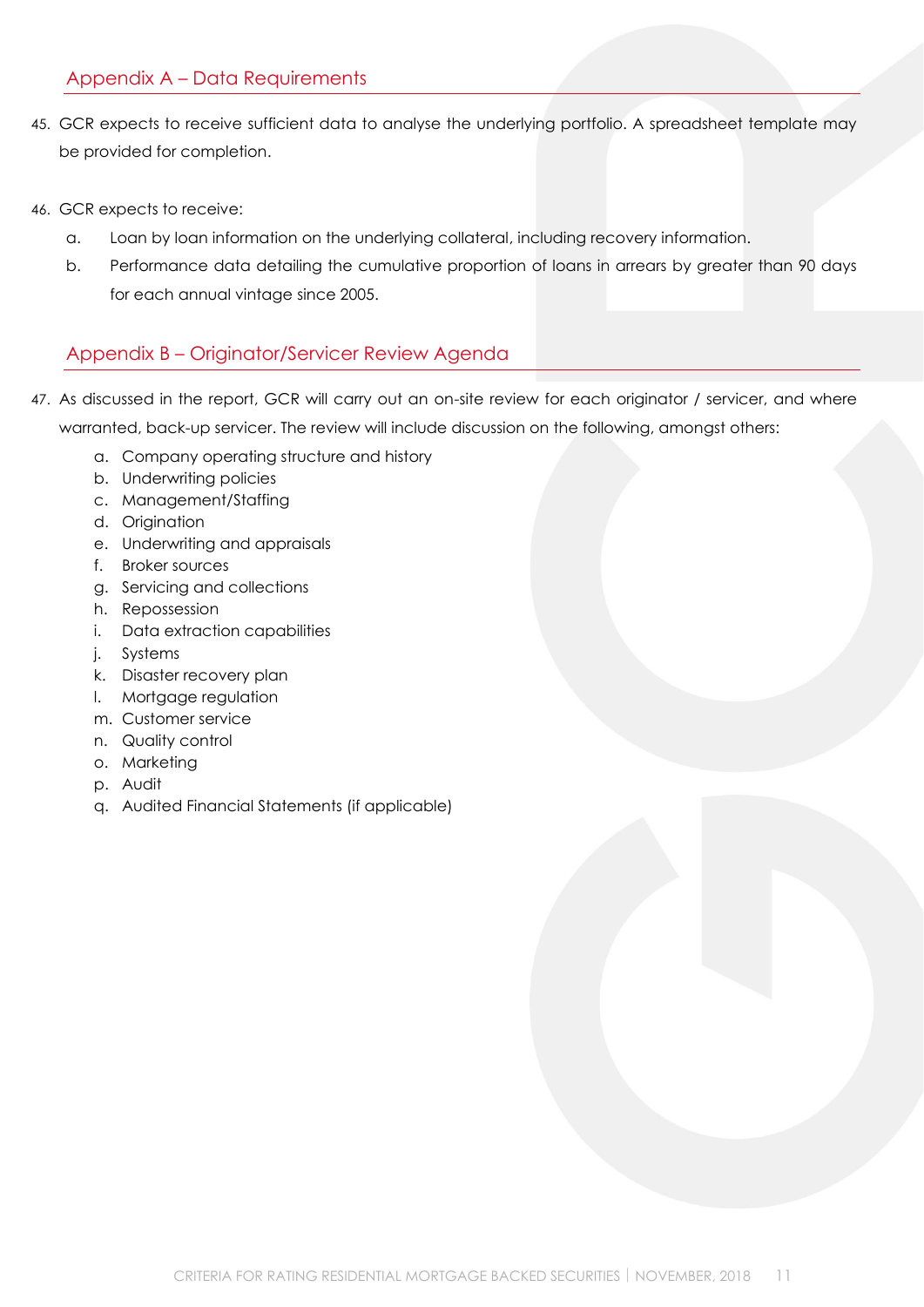<span id="page-11-0"></span>48. Below GCR sets out its assumptions for South African RMBS. GCR will publish further country specific assumptions when requested to rate RMBS transactions in other jurisdictions. The assumptions detailed below are based upon publicly available transaction and market performance information. Assumptions are expected to be enhanced and updated over time.

#### <span id="page-11-1"></span>**South African 'Base case' Loan Assumptions**

For a 'base case' - loan assumptions are defined at a 'B(sf)' rating category.

#### **Loan Characteristics:**

| Interest payment frequency:  | Monthly  |
|------------------------------|----------|
| Principal payment frequency: | Monthly  |
| Loan Purpose:                | Purchase |
| Currency:                    | 7AR      |

#### **Property Characteristics:**

| Property type: | House, apartment, primary residence |
|----------------|-------------------------------------|
| Occupancy      | Owner occupied                      |
| type:          |                                     |

## **Borrower Characteristics:**

| Borrower:      | Private Individual with good credit history |
|----------------|---------------------------------------------|
| Employment:    | Employed                                    |
| Debt to        |                                             |
| income/Payment | $25\% - 30\%$                               |
| to income:     |                                             |
| Nationality:   | South African                               |
| Income:        | Verified or guaranteed                      |

## **Other Factors:**

Time to foreclosure is assumed at **30** months.

Foreclosure costs assumed at **5.5%** of gross property sales proceeds, with a minimum of R30 000.

#### **Default Frequency Matrix:**

| LTV                 | Default Frequency |
|---------------------|-------------------|
| $< 60\%$            | 3.7%              |
| $60\%$ to $< 70\%$  | 4.6%              |
| 70% to < 80%        | $5.4\%$           |
| $80\%$ to < 90%     | $6.0\%$           |
| $90\%$ to $< 100\%$ | 7.9%              |
| $\geq 100\%$        | 10.0%             |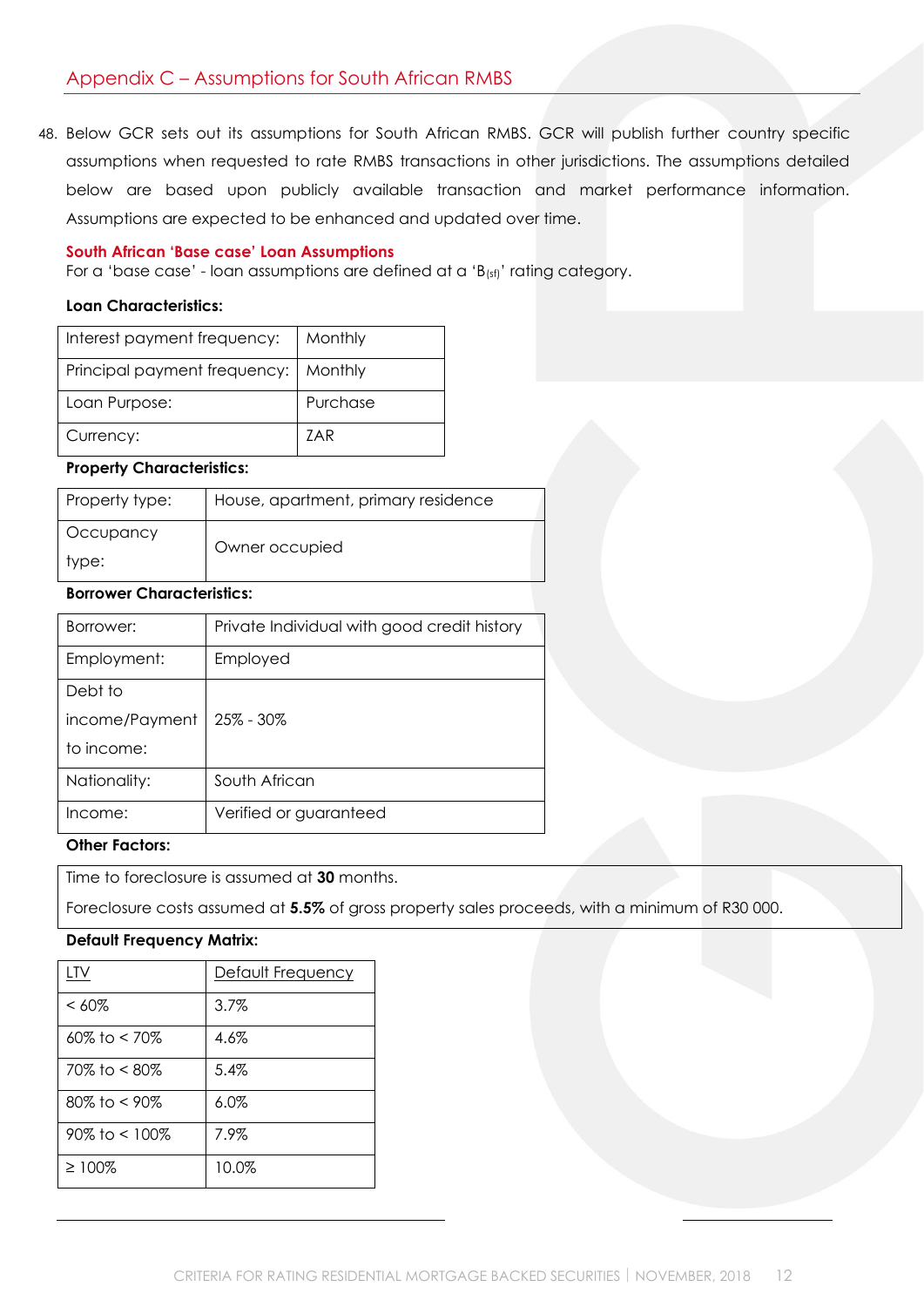# **Stress Adjustments:**

| Non-owner occupied                           | 1.25 | <b>Example of</b>                | Latest           |
|----------------------------------------------|------|----------------------------------|------------------|
| Self-employed borrower                       | 1.50 | South<br><b>African Province</b> | Provir<br>thresh |
| Concerns with originator                     | 1.50 | Eastern Cape                     | 7.7%             |
| Vintage origination < 2005                   | 0.50 | Free State                       | 5.1%             |
| Vintage origination 2005 to 2010             | 0.75 | Gauteng                          | 33.8%            |
| Vintage origination 2010 to 31 March<br>2014 | 1.00 | KwaZulu Natal                    | 16.0%            |
| Vintage origination $\geq 1$ April 2014      | 1.05 | Limpopo                          | 7.3%             |
| House Price stress factor                    | 25%  | Mpumalanga                       | 7.6%             |
| Interest paid < monthly                      | 0.50 | Northern Cape                    | 2.0%             |
| Loan purpose renovation / construction       | 0.75 | North West                       | 6.8%             |
| Restructured mortgages                       | 1.50 | <b>Western Cape</b>              | 13.7%            |
| GDP per Province threshold                   | 1.15 |                                  |                  |

| 1.25 | <b>Example of</b>       |  |                 | Latest GDP per |  |
|------|-------------------------|--|-----------------|----------------|--|
|      | South                   |  | <b>Province</b> |                |  |
| 1.50 | <b>African Province</b> |  | threshold       |                |  |
| 1.50 | Eastern Cape            |  | 7.7%            |                |  |
| 0.50 | Free State              |  | 5.1%            |                |  |
| 0.75 | Gauteng                 |  | 33.8%           |                |  |
| 1.00 | KwaZulu Natal           |  | 16.0%           |                |  |
| 1.05 | Limpopo                 |  | 7.3%            |                |  |
| 25%  | Mpumalanga              |  | 7.6%            |                |  |
| 0.50 | Northern Cape           |  | 2.0%            |                |  |
| 0.75 | North West              |  | $6.8\%$         |                |  |
| 1.50 | <b>Western Cape</b>     |  | 13.7%           |                |  |
|      |                         |  |                 |                |  |

## **Market Value Decline %:**

| Rating Scenario | $AAA$ $(ZA)(sf)$ | AA(ZA)(sf) | A(ZA)(sf) | BBB(ZA)(sf) | BB(ZA)(sf) | $\mathbf{B}(ZA)(sf)$ |
|-----------------|------------------|------------|-----------|-------------|------------|----------------------|
| South Africa    | $.0\%$<br>$\cap$ | 23.0%      | 9.0%      | $.0\%$      | 15.0%      | 12.0%                |

# **Stress Multiples:**

| <u>Rating Scenario</u> | <u>Range</u>  |
|------------------------|---------------|
| AAA(ZA)(sf)            | $4.50 - 5.50$ |
| AA(ZA)(sf)             | $4.00 - 4.50$ |
| A(ZA)(sf)              | $3.25 - 3.50$ |
| BBB(ZA)(sf)            | $2.50 - 3.00$ |
| BB(ZA)(sf)             | $2.25 - 2.50$ |
| B(ZA)(sf)              | 2.00          |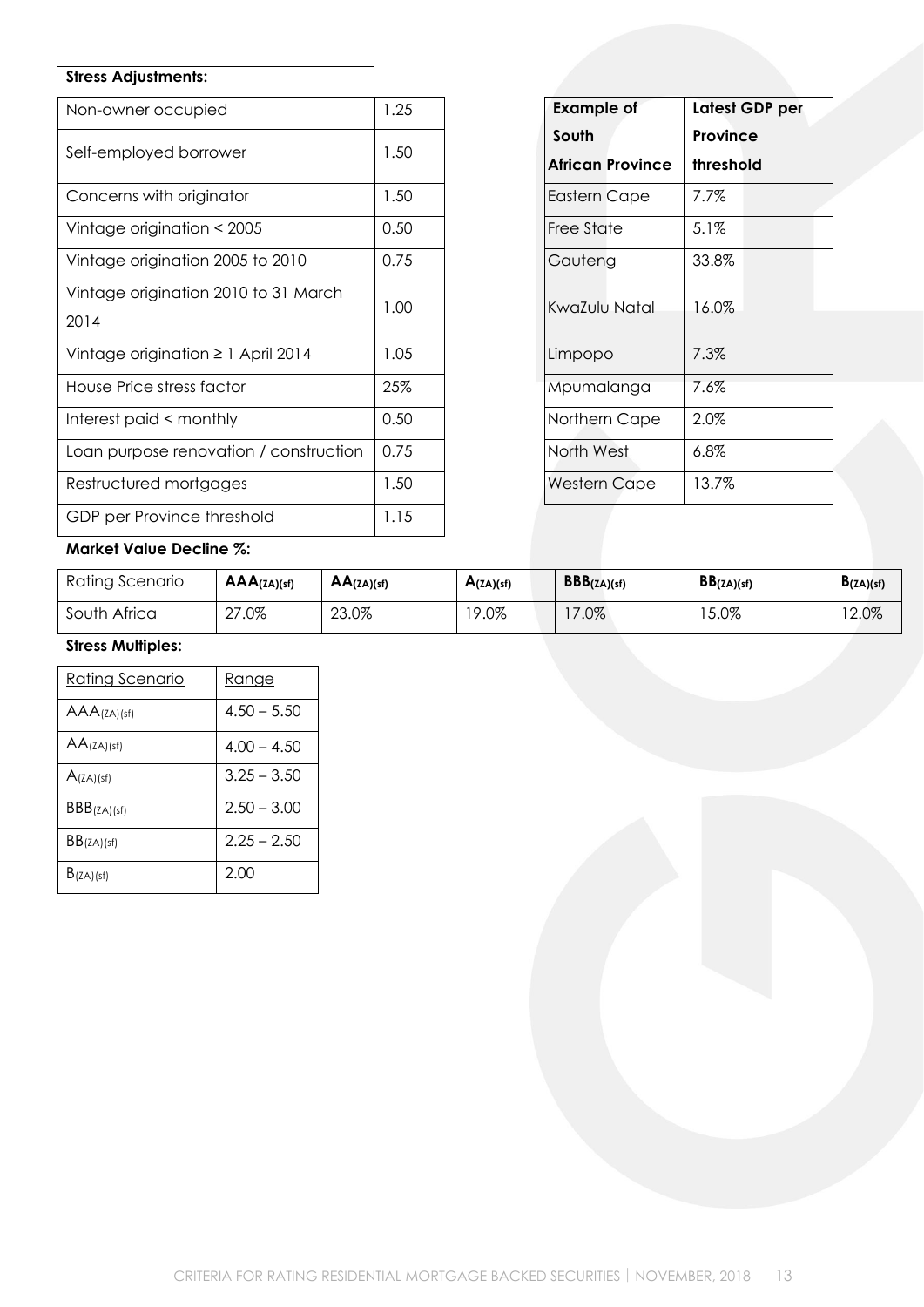# <span id="page-13-0"></span>Appendix C – Determining Credit Enhancement for RMBS

49. GCR applies the following approach in determining the appropriateness of the credit enhancement (CE) in RMBS transactions on a loan by loan basis in order to determine a blended CE factor. The appropriateness of the determined blended credit enhancement is then factored into the cash flow model as discussed in the report above:

#### **Weighted Average Default Frequency × Weighted Average Loss Severity**

Loan to value House price stress Foreclosure costs & timing Accrued interest Property value adjustments

**=**

**Base case credit enhancement +/- Adjustments for loan characteristics +/- Adjustments for property characteristics +/- Adjustments for borrower characteristics = Derived credit enhancement Stress multiples +/- Quantitative analysis adjustments**

# **= Credit enhancement for relevant tranche**

50. Stress multiples per rating scenario are determined by the rating panel. Typically, these can be derived for each loan as a function of the base case default frequency. The multiples will range between 2.00**×** and 5.50**×** for each rating category and the multiple applied will be disclosed in the transaction rating report.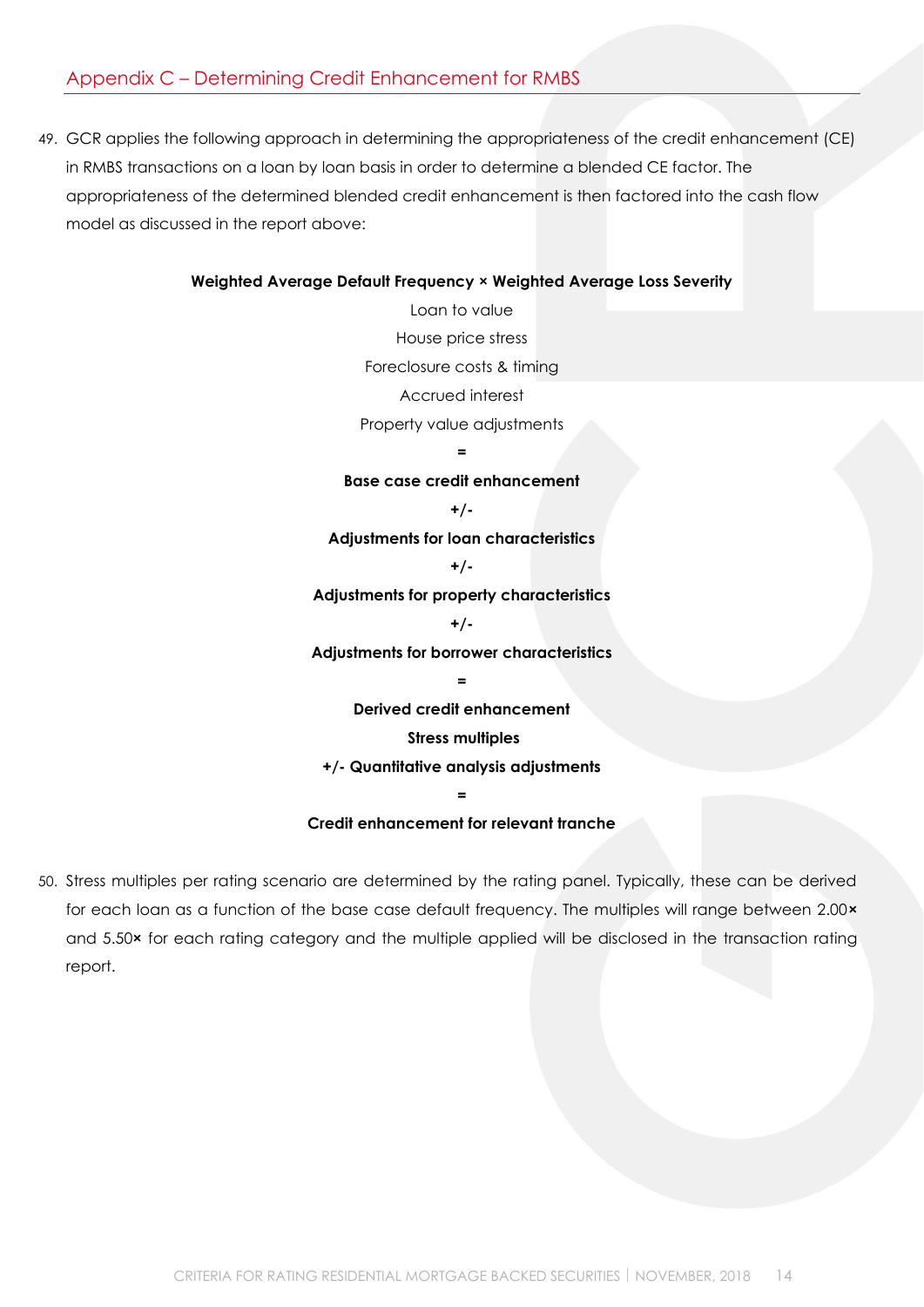#### *GLOSSARY OF TERMS/ACRONYMS USED IN THIS DOCUMENT AS PER GCR'S "SECTOR" GLOSSARY*

|                      | A debtor unable to pay a judgement of debt or who cannot meet its financial obligations and             |
|----------------------|---------------------------------------------------------------------------------------------------------|
|                      | does not have sufficient realisable assets that can be attached in satisfaction of judgement or         |
| Administration       | obligations. The debtor can apply for an administration order interims of the Magistrates' Court Act    |
|                      | 32 of 1944 (South Africa).                                                                              |
|                      | A transaction appointed agent responsible for the managing of a Conduit or a Special Purpose            |
| Administrator        | Vehicle. The responsibilities may include maintaining the bank accounts, making payments and            |
|                      | monitoring the transaction performance.                                                                 |
|                      | From a liability perspective, the paying off of debt in a series of installments over a period of time. |
| Amortisation         | From an asset perspective, the spreading of capital expenses for intangible assets over a specific      |
|                      | period of time (usually over the asset's useful life).                                                  |
| Arrears              | General term for non-performing obligations, i.e. obligations that are overdue.                         |
| Asset                | An item with economic value that an entity owns or controls.                                            |
|                      | Court proceedings at which an individual or a company is declared unable to pay its creditors. The      |
| Bankruptcy           | liability of a bankrupt company typically exceeds its assets.                                           |
|                      | A feature, through real security and guarantees that reduces the enforceability of a creditor           |
| Bankruptcy<br>Remote | against a Special Purpose Vehicle. Typically, a Security Special Purpose Vehicle should be              |
|                      | bankruptcy remote.                                                                                      |
| <b>Borrower</b>      | The party indebted or the person making repayments for its borrowings.                                  |
| Cash Flow            | A financial term for monetary changes in operations, investing and financing activities.                |
| Collateral           | An asset pledged as security in event of default.                                                       |
| Commingling          | The mixing of various transaction parties' funds in an account.                                         |
|                      | A contractual agreement in which a borrower receives something of value now, and agrees to              |
| Credit               | repay the lender at some date in the future, generally with interest. The term also refers to the       |
|                      | borrowing capacity of an individual or company                                                          |
|                      | Limited protection to a transaction against losses arising from the assets. The credit enhancement      |
| Credit               | can be either internal or external. Internal credit enhancement may include: Subordination; over-       |
| Enhancement          | collateralisation; excess spread; security package; arrears reserve; reserve fund and hedging.          |
|                      | External credit enhancement may include: Guarantees; Letters of Credit and hedging.                     |
|                      | The probability or likelihood that a borrower or issuer will not meet its debt obligations. Credit Risk |
| <b>Credit Risk</b>   | can further be separated between current credit risk (immediate) and potential credit risk              |
|                      | (deferred).                                                                                             |
| Debt                 | An obligation to repay a sum of money.                                                                  |
|                      | A default occurs when: 1.) The Borrower is unable to repay its debt obligations in full; 2.) A credit-  |
|                      | loss event such as charge-off, specific provision or distressed restructuring involving the forgiveness |
| Default              | or postponement of obligations; 3.) The borrower is past due more than 90 days on any debt              |
|                      | obligations as defined in the transaction documents; 4.) The obligor has filed for bankruptcy or        |
|                      | similar protection from creditors.                                                                      |
| Delinquency          | When a receivable is overdue and not paid on its payment due date.                                      |
| Enforcement          | To make sure people do what is required by a law or rule et cetera.                                     |
|                      | The net weighted average interest rate receivable on a pool of assets being greater than the            |
| <b>Excess Spread</b> | weighted average interest rate payable for the debt securities.                                         |
| Foreclosure          | Legal proceedings initiated by a creditor to repossess the collateral for obligations that have         |
|                      | defaulted.                                                                                              |
| Guarantee            | An undertaking for performance of another's obligations in event of default.                            |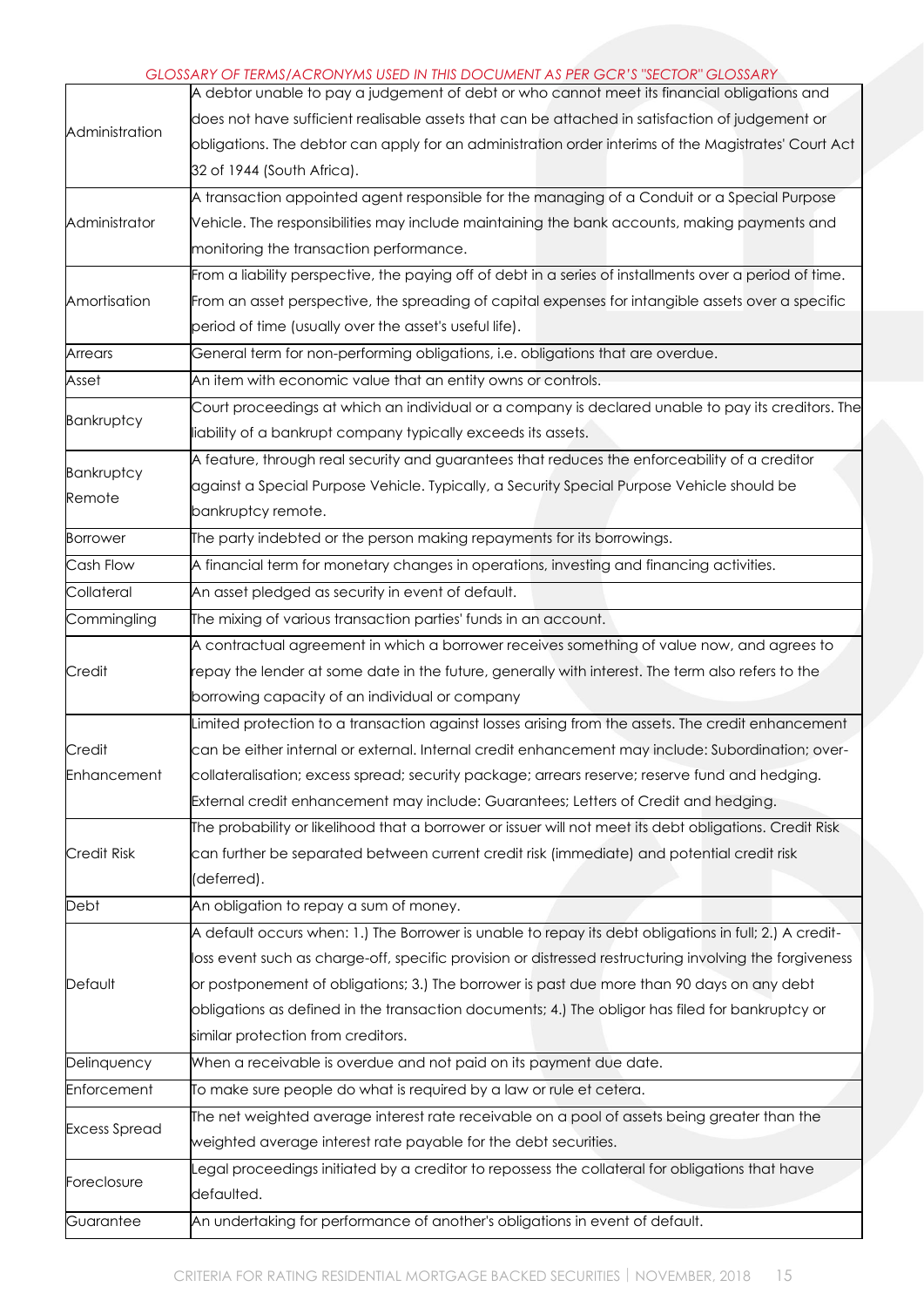| Hedge              | A form of insurance against financial loss or other adverse circumstances.                              |
|--------------------|---------------------------------------------------------------------------------------------------------|
|                    | A financial risk management process or function to take a market position to protect against an         |
| Hedging            | eventuality. Taking an offsetting position in addition to an existing position. The correlation between |
|                    | the existing and offsetting position is negative.                                                       |
| Income             | Money received, especially on a regular basis, for work or through investments.                         |
| Insolvent          | When an entity's liabilities exceed its assets.                                                         |
| Insurance          | Provides protection against a possible eventuality.                                                     |
| Issuer             | The party indebted or the person making repayments for its borrowings.                                  |
| Legal Opinion      | An opinion regarding the validity and enforceable of a transaction's legal documents.                   |
| ender              | A credit provider that is owed debt obligations by a debtor.                                            |
|                    | The ability to repay short-term obligations or short-term availability of liquid assets to a market or  |
| Liquidity          | entity.                                                                                                 |
|                    | A facility provided to a structured finance transaction that will pay the Noteholders interest in the   |
| Liquidity Facility | event that the underlying assets cash flows are inadequate.                                             |
|                    | A sum of money borrowed by a debtor that is expected to be paid back with interest to the               |
|                    | creditor. A debt instrument where immovable property is the collateral for the loan. A mortgage         |
|                    | gives the lender a right to take possession of the property if the borrower fails to repay the loan.    |
| .oan               | Registration is a prerequisite for the existence of any mortgage loan. A mortgage can be                |
|                    | registered over either a corporeal or incorporeal property, even if it does not belong to the           |
|                    | mortgagee. Also called a Mortgage bond.                                                                 |
| Loss               | A tangible or intangible, financial or non-financial loss of economic value.                            |
|                    | An assessment of the property value, with the value being compared to similar properties in the         |
| Market             | area.                                                                                                   |
| Market Value       | A decline in the market value of residential properties.                                                |
| Decline            |                                                                                                         |
| Origination        | A process of creating assets.                                                                           |
| Originator         | An entity that created assets and hold on balance sheet for securitisation purposes.                    |
| Performing         | An obligation that performs according to its contractual obligations.                                   |
|                    | Early or excess repayment of an obligation. Partial or full prepayment of the outstanding loan          |
| Prepayment         | amount.                                                                                                 |
| Principal          | The total amount borrowed or lent, e.g. the face value of a bond, excluding interest.                   |
|                    | An issuance of securities without market participation, however, with a select few investors. Placed    |
| Private            | on a private basis and not in the open market.                                                          |
| Proceeds           | Funds from issuance of debt securities or sale of assets.                                               |
| Property           | Movable or immovable asset.                                                                             |
| Recovery           | The action or process of regaining possession or control of something lost. To recoup losses.           |
|                    | A funded account available for use by a Special Purpose Vehicle for one or more specified               |
| Reserve Fund       | purposes. A reserve fund is often used as a form of credit enhancement. Typically accumulated           |
|                    | over time, through excess cash flows.                                                                   |
| Reserves           | A portion of funds allocated for an eventuality.                                                        |
| Securities         | Various instruments used in the capital market to raise funds.                                          |
|                    | An asset deposited or pledged as a guarantee of the fulfilment of an undertaking or the                 |
| Security           | repayment of a loan, to be forfeited in case of default.                                                |
| Servicer           | A transaction appointed agent that performs the servicing of mortgage loans, loan or obligations.       |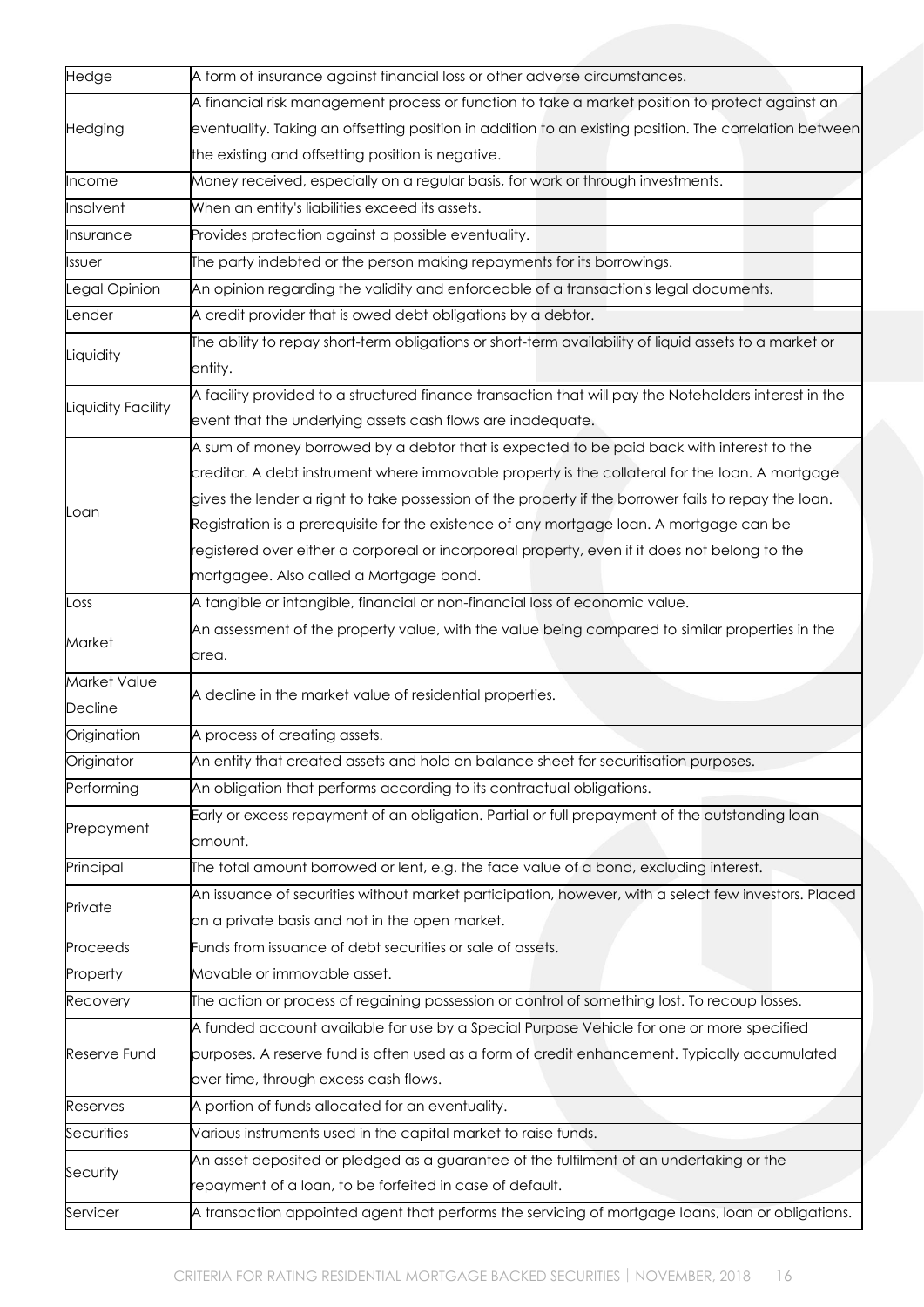|                        | The calculation of interest and repayments, collection of repayments, advancing of loans,               |  |  |  |
|------------------------|---------------------------------------------------------------------------------------------------------|--|--|--|
| Servicing              | foreclose procedures, maintaining records and seeing that the proceeds of each loan are passed          |  |  |  |
|                        | on to the respective party.                                                                             |  |  |  |
| <b>Special Purpose</b> | An entity that is created to fulfil specific objectives. Normally insolvency remote and created to      |  |  |  |
| Vehicle                | isolate financial risk.                                                                                 |  |  |  |
| Spread                 | The interest rate that is paid in addition to the reference rate for debt securities.                   |  |  |  |
| Structured             | A method of raising funds in the capital markets. A Structured Finance transaction is established to    |  |  |  |
| Finance                | accomplish certain funding objectives whist reducing risk.                                              |  |  |  |
| Swap                   | An agreement between two parties for the exchange of a series of future cash flows. The                 |  |  |  |
|                        | exchange of one security for another. Normally an investment bank, which provides a swap.               |  |  |  |
|                        | In a structured finance, a slice or portion of debt securities offered that is structured or grouped to |  |  |  |
| Tranche                | resemble the same degree of risk associated with the underlying asset or with a similar degree of       |  |  |  |
|                        | risk. A junior tranche has a higher degree of default risk than a senior tranche.                       |  |  |  |
|                        | A transaction that enables an Issuer to issue debt securities in the capital markets. A debt issuance   |  |  |  |
| Transaction            | programme that allows an Issuer the continued and flexible issuance of several types of securities      |  |  |  |
|                        | in accordance with the programme terms and conditions.                                                  |  |  |  |
| True Sale              | An asset's right, title and obligations are transferred to a securitisation vehicle by means of pledge, |  |  |  |
|                        | mortgage or cession.                                                                                    |  |  |  |
| Valuation              | An assessment of the property value, with the value being compared to similar properties in the         |  |  |  |
|                        | area.                                                                                                   |  |  |  |
|                        | The weight that a single obligation has in relation to the aggregated pool of obligations. For          |  |  |  |
| Weighted               | example, a single mortgage principal balance divided by the aggregated mortgage pool                    |  |  |  |
|                        | principal balance.                                                                                      |  |  |  |
| Weighted               | An average resulting from the multiplication of each component by a factor reflecting its               |  |  |  |
| Average                | importance or, relative size to a pool of assets or liabilities.                                        |  |  |  |